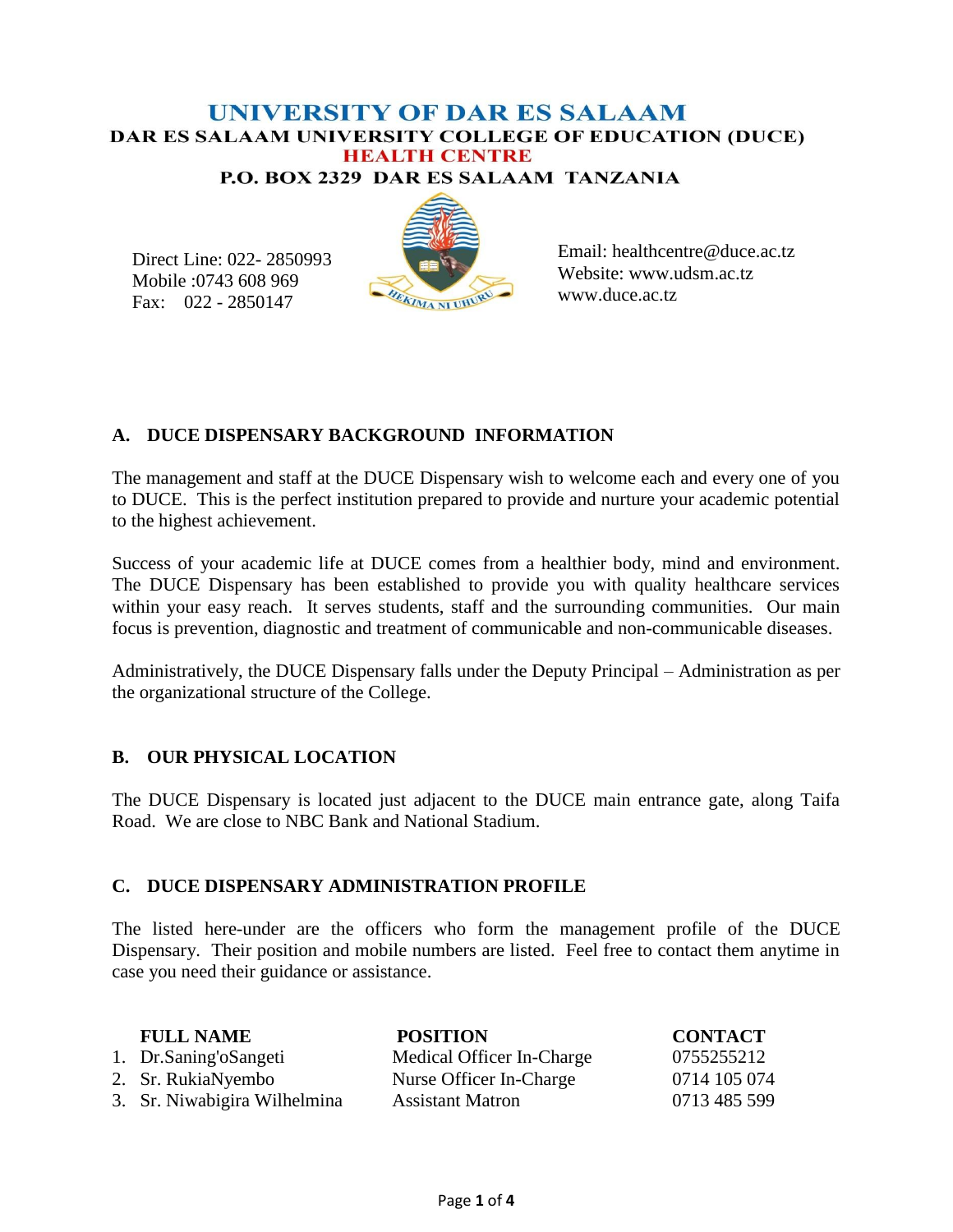- 4. Mr.PontianHondi Head Laboratory 0788 731 513
- 5. Mr.MatageGatawa Head Pharmacy 0788 416 369
- 6. Mr.KenedyKituye Environmental Health Officer 0714 811 314

### **D. OUR SERVICES**

- 1. Outpatient Care
- 2. Patient Observation services
- 3. Diagnostic Laboratory
- 4. Pharmacy
- 5. 24hrs Ambulance Services
- 6. Customized Health Check-ups
- 7. Special Youth Programmes
- 8. Medical Examination services
- 9. Community Outreach Services
- 10. VCT for HIV/AIDS
- 11**.** Reproductive and Child Health services

# **E. OPENING & CLOSING HOURS**

We are open **24** HRS**, 7** DAYS A WEEK (Monday – Sunday)

# **F. PAYMENT SCHEME**

The payment scheme is by CASH or HEALTH INSURANCE. Currently we ONLY serve members under the National Health Insurance Fund (NHIF). In the future we plan to link with other health insurance schemes. Kindly be informed that you can only receive healthcare services if you produce a valid health insurance card. Make sure that your NHIF card well in advance, just at the beginning of our academic year. Contact the office of Dean of Students for further information.

We also provide Medical examination services to newly admitted students at a cost of **5000/= TSh**, which should be paid to the University through a specific control number from the Office of Bursar.

## **G. GENERAL INFORMATION TO STUDENTS**

## **1. A guide to staying healthier at DUCE**

You are advised to check your health status regularly. If you develop any symptoms or be in a state of ill-health kindly visit the DUCE Dispensary immediately for early diagnosis and treatment. Late seeking of healthcare attention may negatively affect the recovery or outcome of your health problem.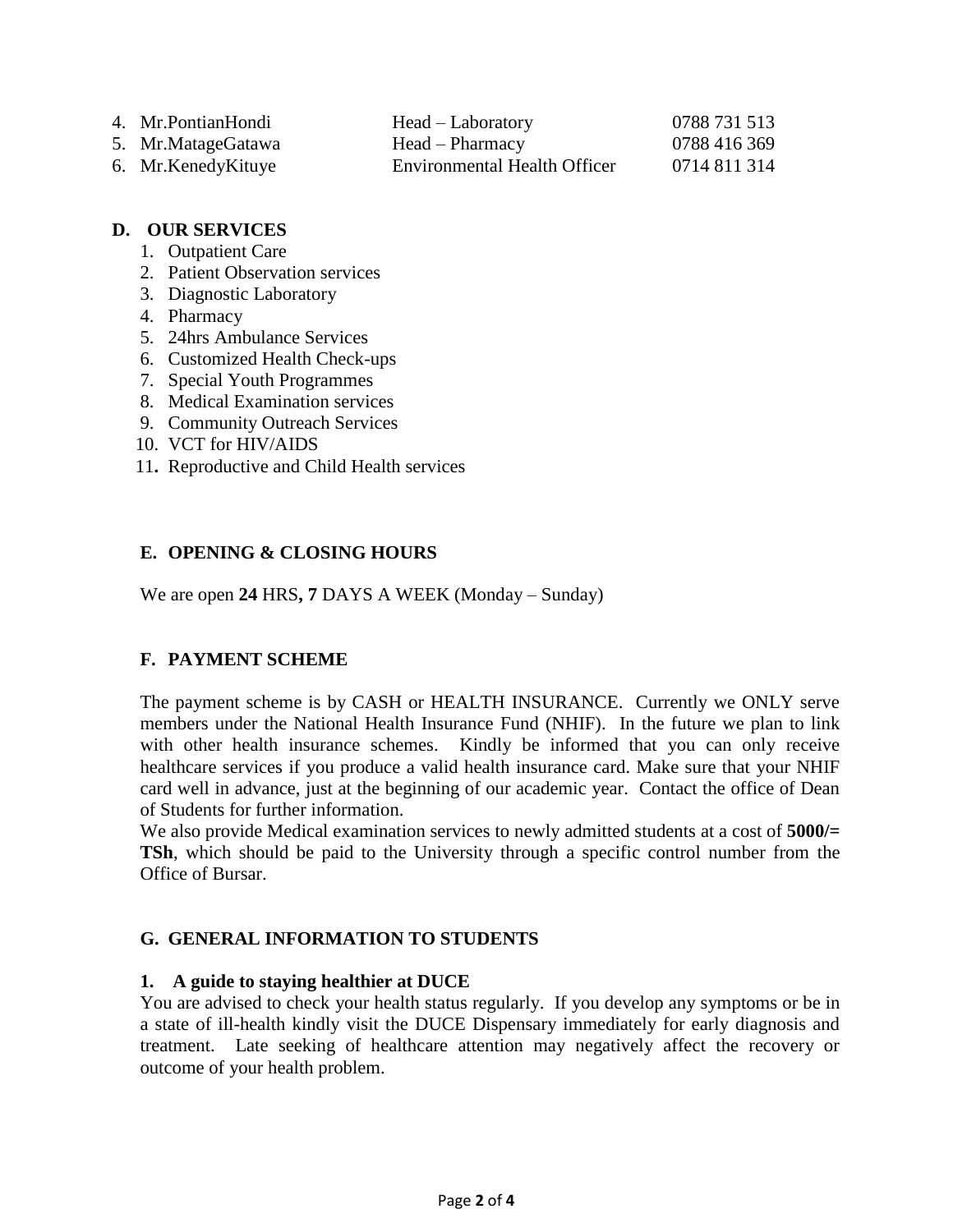You are also advised to observe high standards of hygienic practices everywhere and every time being it at the lecture theatres, in gatherings, cafeteria, vimbweta and at your room.

Dustbins have been put almost in all key places at the campus. Avoid littering the environment

#### **2. Alcohol, Drug abuse, HIV/AIDS and sexually transmitted infections**

You are advised to strictly avoid use of alcohol as this affects your academic performance. Drinking impairs significantly your cognitive function. Decision making under the influence of alcohol may lead to serious untoward consequences.

You also advised to protect yourself and others from HIV/AIDS. The best approach is to abstain from pre-marital sex. If you cannot abstain from sex then be faithful to your single partner and always use a condom consistently and persistently during sexual intercourse.

We provide free voluntary testing counselling (VCT) for HIV/AIDS**.** If you need advise on treatment and care (CTC) for HIV/AIDS feel free to consult us. Ethics, confidentially and privacy shall le highly observed.

#### **3. Transport and Road Safety**

Road traffic accident (RTA) is currently a leading cause of mortality and morbidity in our country. Be advised to take all the necessary precautions when using motor vehicles. Of special note is the use of helmet every-time you ride on a motorcycle.

#### **4. Falling sick outside the College**

In case you fall sick outside the College campus immediately notify the office of the Medical Officer In-Charge by any means possible such as through your fellow students and/or family members. You are free to receive healthcare services at any health facility of your choice but you are obliged to inform the responsible College officers immediately.

#### **5. Referral procedures**

All medical needs shall be attended at DUCE Dispensary except for problems which requires expertise attention in terms of specialized personnel and equipments. If you succumb to problems requiring attention of a specialized healthcare personnel and/or hospital you shall be referred promptly for the same. Our default referral hospital is Temeke Regional Referral Hospital. However, the nature of your medical problem may dictate on our side the choice of a referral health facility such as Mikocheni Hospital and Muhimbili National Hospital just to mention a few.